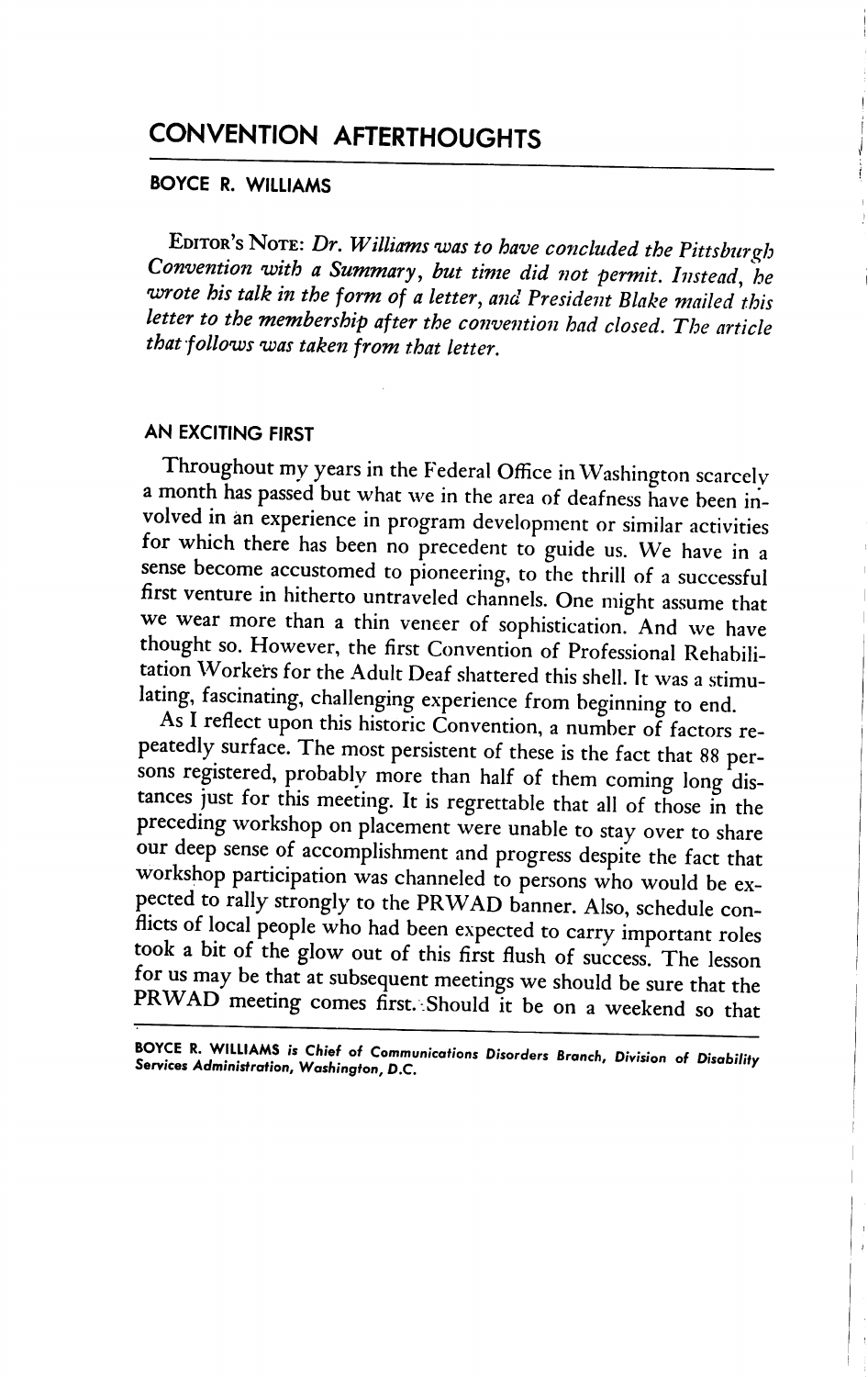more of our deeply interested members may be free to share the rich experience of a professional convention?

Notwithstanding these negative reactions, the number of partici pants, the excellent speeches, the stimulating discussion groups and the earnest attention to constitutional revisions all emphasize that PRWAD is a needed organization. It should bring to our work a climate of healthy growth, a cross-fertilization of concepts and roles between disciplines which have heretofore communicated only su perficially. The benefits to the deaf person to whom we are all com mitted arc of incalculable depth and breadth.

#### PERSONAL GROWTH

A phrase came up in one of the sessions that I find particularly at tractive and meaningful-personality adjustment. While it could be an oversimplification, it is a fact that all of us in this exciting first venture went through gratifying experiences in personality adjustment and growth. Group dynamics are clearly effective media for this and from my own experiences clearly justify full involvement of all public and voluntary workers for the deaf in such a convention.

# MEMBERSHIP DRIVE

Manx- individuals and groups at coffee breaks and out of meeting hours bent their thinking to the matter of developing and maintaining momentum for more members. Absence from the membership roster of persons who are deeply involved in our work and expected to pro vide leadership in important aspects of the PRWAD's mission is dis couraging and disquieting. Why are they not involved? How have we failed to reach them? Did they receive invitations to join? Have they been asked why they do not belong? These are among the ques tions that were posed again and again.

Expansion of the membership committee to strengthen the drive was a recommendation of many. Assumption by individuals of responsibility for personal solicitation of colleagues who should be fully involved was also recommended frequently. Everyone get two! JOURNAL OF REHABILITATION OF THE DEAF

Appreciation and admiration for the splendid high quality support provided by the University of Illinois throughout our organizational struggles was clearly observed. The excellence of the first two issues of our official publication. Journal of Rehabilitation of the Deaf, for which so much is owing to the teamwork of the University of Illi nois, Second Vice-President Steve Quigley, and Editor Roger Falberg, was a frequent point of reference. Maintenance and further de velopment of the high quality content, editorial standards and format xvere emphasized in a number of instances.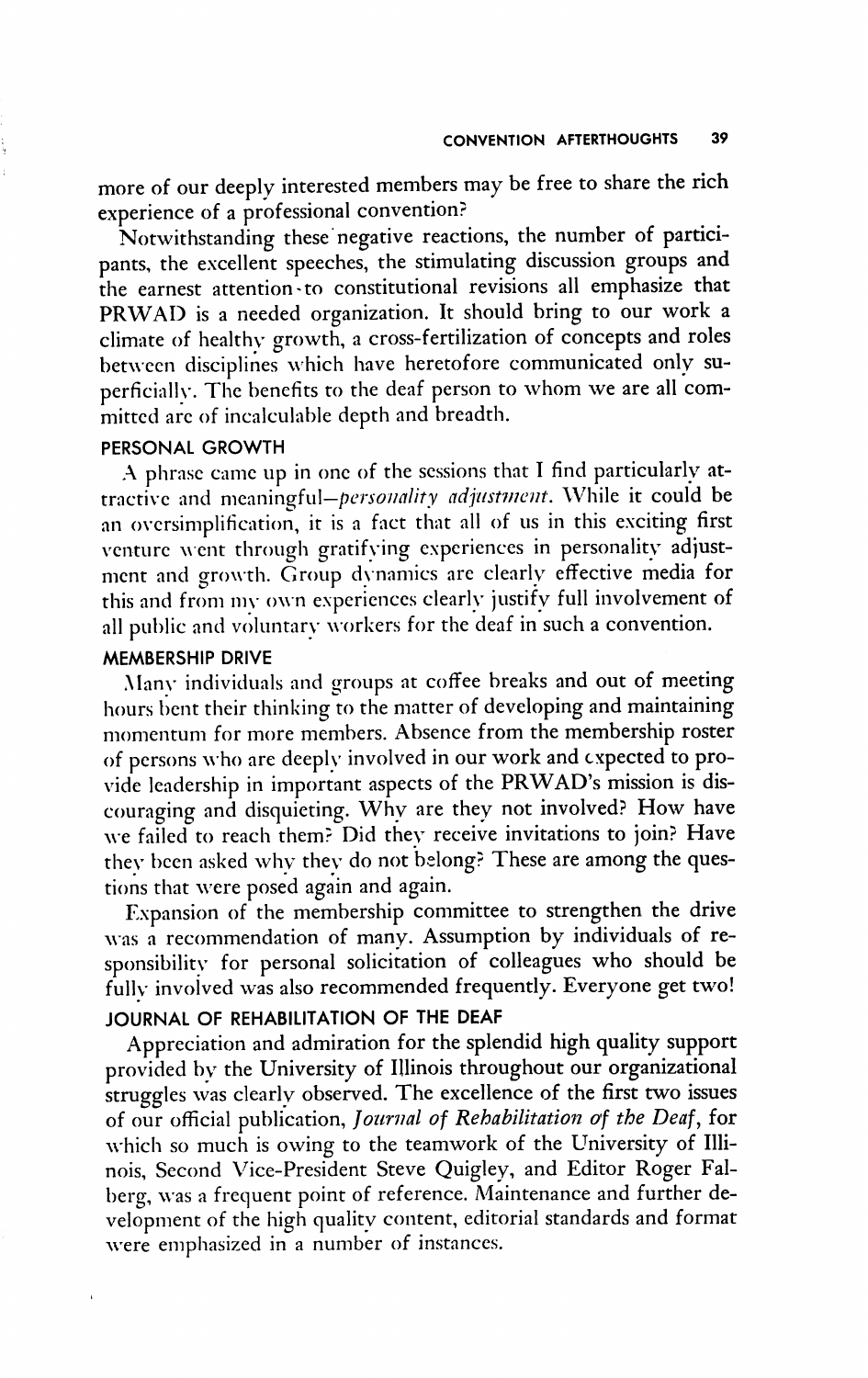#### 40 JOURNAL OF REHABILITATION OF THE DEAF

### **STATUS**

Important guidelines for our development as an effective profes sional entity flowed from every speaker and discussion group. The need for PRWAD to avoid the pitfall of overconcern with status arose early. The strangulation that might very well stem from exclusiveness in membership and thus thwart fulfillment or even effec tive move toward our basic objectives highlighted formal and infor mal individual and group interchanges.

## CERTIFICATION VS. MEMBERSHIP

The question of certification was explored for the first time. What should be the PRWAD role? We now have professional organizations for disciplines like psychology, social work, audiology, and speech and education certifying or otherwise qualifying people to function in certain levels and situations in their areas of competence. The question remains: Who will certify these people as competent to serve deaf persons?

A parallel question was whether certification per se is a desirable procedure. The alternative might be that membership standards for PRWAD should be such that the function of certification is ful filled in the process of securing membership. We should recognize here that this last thought reactivates the question of exclusiveness or status about which we have been warned. Consideration of this fac tor brought out that classifications of membership are possible, that is basic membership signifying full competence to serve all deaf persons and associate membership which would be for the person who does not have such competence but is very interested and anxious. These are controversial matters which must be fully ventilated by appro priate committees over the next several years before finalization into any semi-fixed membership pattern. As one speaker brought out, we must also start channeling our thinking tow ard student memberships at reduced rates. These young people w ho are majoring in our field have already demonstrated through their study a commitment that augurs well for their future contributions to the roles that PRWAD will play.

## LEGISLATION, PUBLIC EDUCATION

Another important role of the PRWAD is the matter of promoting legislation that authorizes public services or community functions that will improve and equalize opportunities for deaf people.

A vital function of PRWAD is the important and endless matter of public education about the group whom we serve—specifically, the deaf.